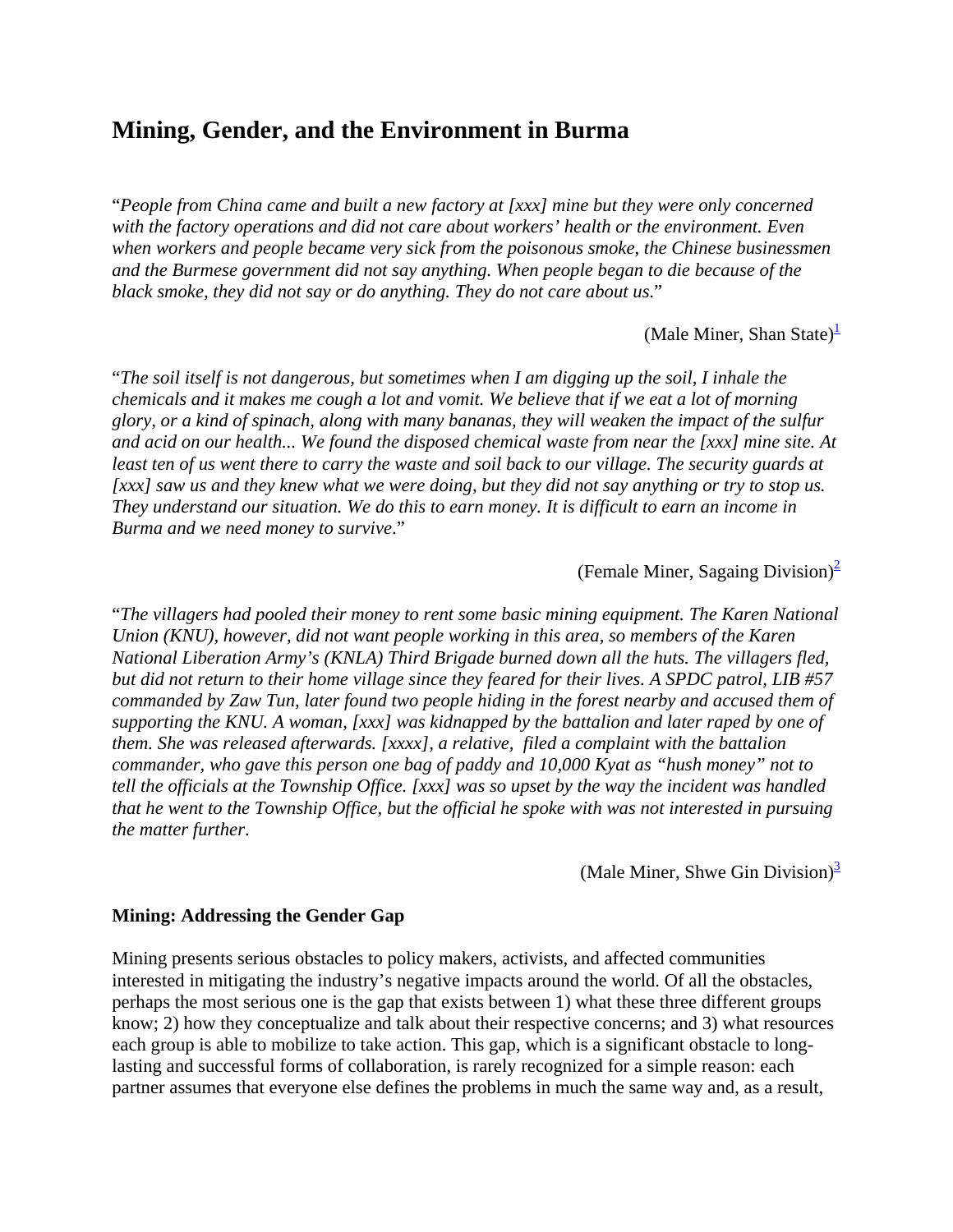desires the same solutions. These assumptions appear most forcefully around the question of gender.

Most campaigns to change destructive mining practices typically focus either on protecting the natural environment or the labor rights of workers. In both cases, gender is usually subsumed within one or both of these two broader categories, namely environmental rights and human rights. Gender concerns, in other words, tend to become invisible. As a consequence, proposed solutions to the problems generated by mining operations frequently fail to adequately address the needs of women, which are often quite different from those of men.

This omission is striking in two respects. Worldwide, between eighty and one hundred million people are directly and indirectly dependent upon non-industrial forms of mining for their  $\frac{1}{2}$  livelihoods. Of these, an estimated thirty-percent are women.<sup>4</sup> Additionally, mounting evidence now shows that women, due to gendered forms of socioeconomic discrimination, do not generally benefit from mining operations. Rather, women bear a much greater proportion of the negative impacts in nearly all cases. To address this persistent problem, gender concerns should be more fully taken into account when designing and implementing mining activities. Unfortunately, all too often they are not. $\frac{5}{5}$ 

A growing number of organizations around the world are attempting to correct this problem. EarthRights International (ERI), through its fact-finding research into the mining industry inside Burma, is participating in this important process. Mining is very widespread in Burma. In fact, mining arguably affects a larger number of people in Burma than the other extractive industries in the country (timber, natural gas, and hydroelectric power generation) *combined*. However, mining operations in Burma have received very little scrutiny to date. ERI is addressing this alarming oversight.

Women's groups and environmental groups have much to gain by collaborating with one another on mining in Burma. To this end, this article offers additional background information that will be of interest to groups concerned with either women's rights or the environment. Each section summarizes areas where these respective issues overlap.

#### **Extractive Industries in Burma: Mining in Comparative Context**

ERI's first report to address mining, *Capitalizing on Conflict* (2003), revealed that a significant percentage of the economic activity connected to this industry is never officially reported. Additionally, the royalties, taxes, protection fees, and other forms of rent creation connected with mines contribute not only to private wealth creation, but lead to earth rights abuses in many parts of Burma as well.<sup>6</sup> Why, given this situation, does most of the attention continue to be focused on logging and energy companies? A brief comparison is revealing.

Logging concessions cover large tracts of land; they also require a substantial amount of capital and considerable equipment to transport timber to locations where value-added processing can occur. Energy projects, such as hydroelectric dams and natural gas pipelines, are even larger and typically require substantial international loans and other forms of technical assistance to complete. The sheer size and the involvement of international companies and financial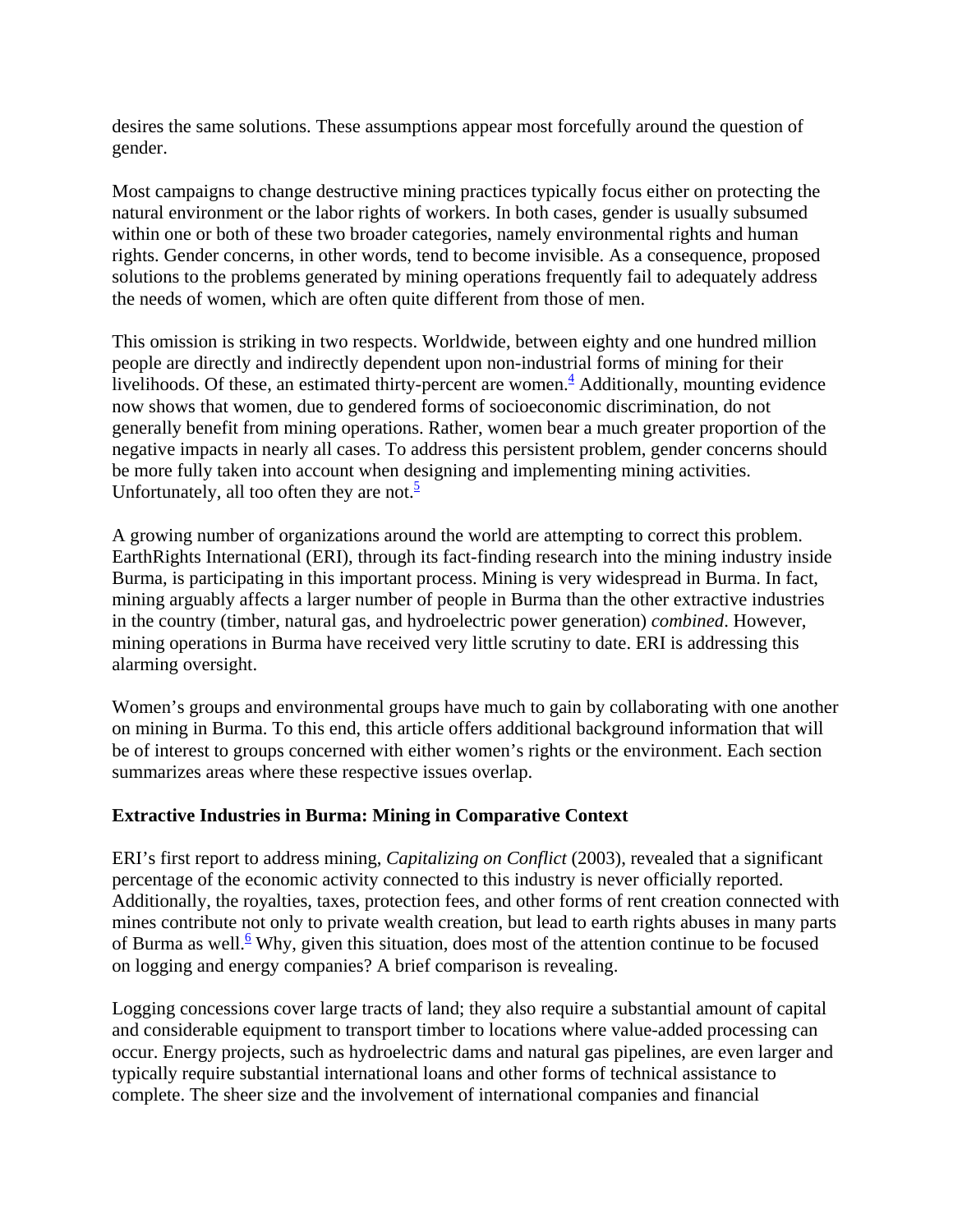institutions in such energy projects make it somewhat easier to gather information. Additionally, most major logging concessions and energy development projects are either located in or traverse border regions, which makes fact-finding research, while still difficult, more feasible.

By contrast, most mines are generally small, located in very remote areas, and do not require technologically sophisticated equipment—although this is rapidly changing in many areas of Burma. Further, mining companies have a reputation for secrecy. This reputation is deserved. Most mining companies are still privately owned, so obtaining information about their shareholders and their activities in the field is extremely challenging. This is especially true in Burma where obtaining reliable figures on business activities is notoriously difficult, and most of the data that does exist around this particular industry is restricted to superficial information regarding foreign companies.<sup>7</sup> Additionally, almost nothing is accurately known about the hundreds of official and unofficial mining concessions that the Ministry of Mines in Burma has granted since 1989 to local and Chinese companies, many of which are owned or maintain close ties with armed groups throughout the country. But there is at least one additional reason. Much of the mining that occurs in Burma defies easy categorization.

### **Challenges to Studying Mining in Burma**

Most frequently, mining operations are divided by: 1) size (small, medium, or large); 2) relative formality (family-based, artisanal, registered company, multi-national corporations); and 3) regulatory status (legal or illegal).<sup>8</sup> Alternatively, mining operations can be distinguished by the kinds of technologies that are used. Traditional methods for mining gem, gold, and other mineral deposits in Burma, for example, are labor-intensive, and use little more than picks, shovels, pans, and screens.<sup>9</sup> By contrast, hydraulic mining and suction dredging, which are frequently used to extract gold from alluvial deposits, require significantly greater inputs of capital, materials, and labor to carry out. The heap-leach, solvent extraction-electrowinning (SX-EW) method used to extract copper in parts of Burma represents another level of technological sophistication altogether. $\frac{10}{10}$ 

The above categories are not terribly useful for studying mining in Burma, however. Our report, *Capitalizing on Conflict*, demonstrated that different kinds of mining operations, all using different kind of technologies, are almost always found side-by-side.<sup>11</sup> This situation reflects the fact that mining operations in Burma are overwhelmingly *ad hoc* ones. The weak regulatory environment in Burma makes it possible to open mines with no long-term plan for their development and little to no safety precautions to protect workers or the surrounding environment. This is especially true of artisanal mining, which, by definition, is characterized by rudimentary techniques that are often hazardous, labor-intensive, disorganized, and illegal. $\frac{12}{12}$ 

Additionally, the relationship between different types of mining and earth rights abuses is a close and often quite complicated one. In some instances, family-based and artisanal mining operations are permitted to find new deposits, especially gems and gold, which are then forcibly seized by larger companies. In other instances, armed groups openly fight one another in order to gain control of existing mining operations. In still other instances, the mining operations complement one another, and profits derived from mining concessions are used to purchase weapons and ammunitions used in conflict zones elsewhere in the country. But in all cases, civilian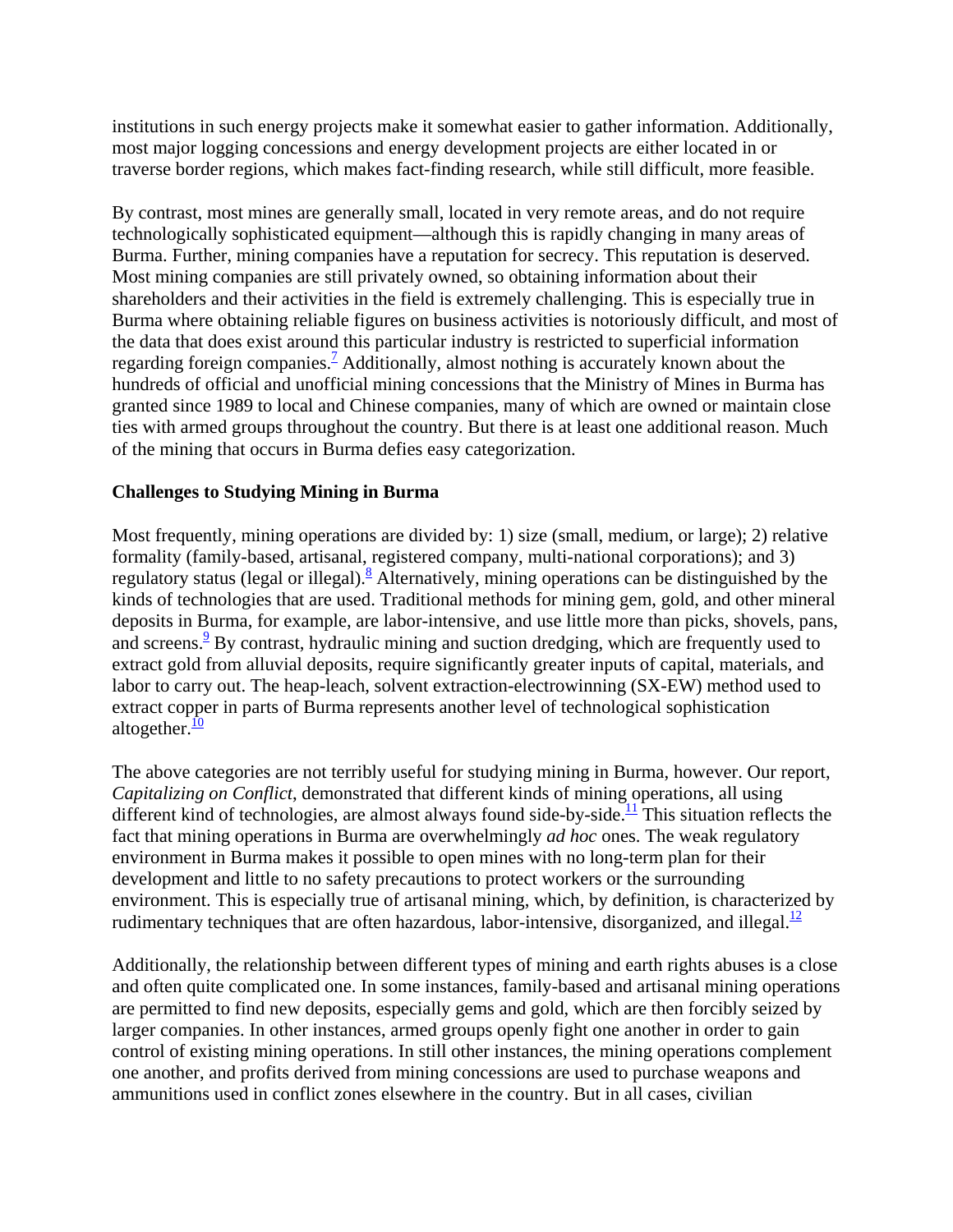populations, especially women, are forced to provide food, labor, and their very bodies to satisfy the needs of armed men. $\frac{13}{13}$ 

Previous studies on mining in Burma have generally tended to overlook these complex dynamics, especially the interconnections between these different types of mining operations and earth rights abuses. Instead, most studies have focused their attention to joint ventures involving foreign companies, e.g. Ivanhoe Mines Ltd. and The Leeward Capital Corporation.<sup>14</sup> While more information on these companies is certainly needed, narrow attention to their operations risks overlooking other kinds of mining in the country, which are often more dangerous and destructive, especially to women. The sections that follow highlight these problems in greater detail.

### **International Women and Mining Conference**

In early October (2004), over seventy women from nearly two dozen countries met in Visakhapatnam, India to discuss how mining activities have adversely affected their home communities, the ecosystems upon which their livelihoods depend, and the special problems they create for women. The gathering was called the International Women and Mining Conference; it was the third in a series of such conferences organized by the International Women and Mining Network, which is more commonly known by its Spanish acronym (RIMM).<sup>15</sup>

The conference covered a wide range of issues, with most addressing the different impacts mining has on women. Despite their different backgrounds, the conference participants additionally found that they shared many of the same problems. Mining companies, for example, typically enter into business agreements only with men, which further marginalizes women. Since women are normally excluded from such deals, they are forced to find other ways to participate in the cash-based economy created by the introduction of large mines. In most cases, women are forced deeper into poverty as traditional livelihoods are undermined or destroyed by the shift. Thus mining companies, the conference participants concluded, have a clear social responsibility to protect women and to take concrete steps to ensure their human rights are upheld. Given the considerable resources of most mining companies, they could play a significant role in enhancing economic development for women, which would improve rather than harm their rights as is currently often the case.

The conference also provided an international forum for "Christine" $\frac{16}{16}$  to present information on the impacts of gold mining in Kachin State, where she is originally from. Christine is an alumnus from the EarthRights School (ERS), and graduated in 2002. Christine was the only representative from Burma to attend the conference. The paper, which Christine presented at the conference, provided a general overview of large-scale gold mining concerns in Kachin State, but focused on the various impacts this industry has had upon women, especially the suffering it has caused them. The gendered impacts, which are distinct from the abuses that men face in Burma, fall into four main categories:

#### 1) Food security

In Burma, women are primarily responsible for obtaining and for preparing food. Mines make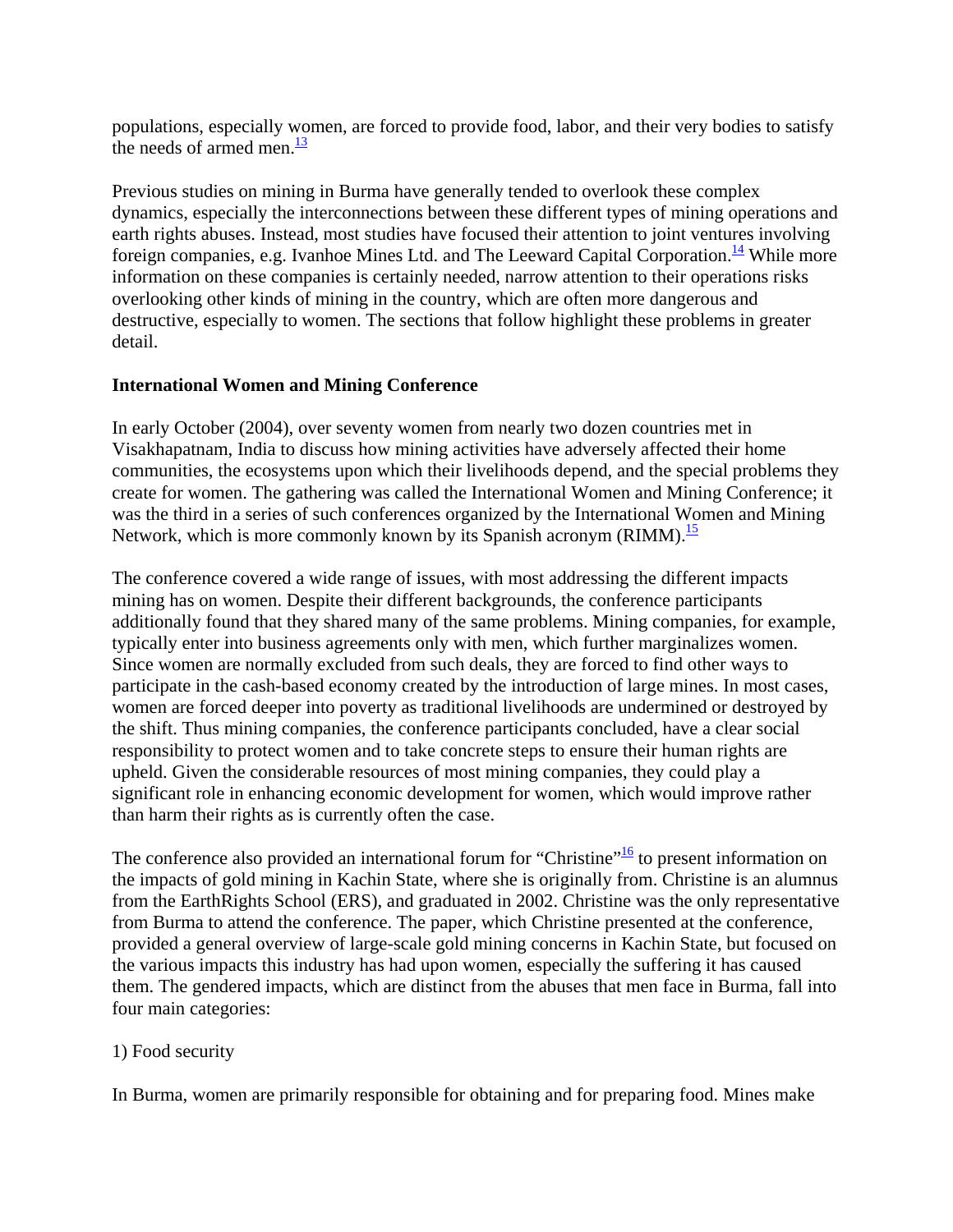this task vastly more difficult because valuable farmland is frequently seized without any compensation. Additionally, mines create "deadzones," where nothing will grow due to intensity of the mining operations and the toxic air and water population. Finally, mining operations force a rapid shift from a largely subsistence-based economy to one based on cash. This shift is accompanied by inflation, which makes in increasingly difficult for families to purchase the basic goods they need to survive: cooking oil, clean water, fuel, medicine, etc. Together, these changes often force women into the sex industry since they have no other way to provide for themselves and their families.

# 2) Children

Children represent the future. However, women involved in the mining industry often have to bring their children to sites where they are exposed to chemicals. Long-term exposure can result in a variety of chronic problems that will adversely affect their physical and mental development. Additionally, mining sites are very dangerous and children playing in and around them face additional risk of injury or death from accidents.

# 3) Violence

Increased physical and sexual violence against women are also closely associated with mining operations. First, women who work in mines often face physical violence at the hands of other miners and, especially, military personnel guarding the sites. Additionally, they are almost always paid less then men, even where they perform the same tasks. Second, a decrease in food security often produces an increase in levels of domestic violence at home. Third, the rapid inmigration of men to mining sites also leads to increased demand for sexual services. Rape as well as institutionalized forms of sexual violence (e.g. brothels) rise as a result.

## 4) Health

Women, although they rarely perform the heavy labor associated with mining operations, often face greater long-term health risks. Women commonly transport ore, wash and then treat it with chemicals, and collect water needed for drinking, washing, and cooking. As a result, they are exposed to more toxic chemicals and for longer periods of time. Such exposure threatens their physical wellbeing, their babies (via breast milk), and future children due to damage to their reproductive health.

The key points of Christine's presentation on the gendered impacts of gold mining in Kachin State are summarized below.

## *Case study: The Gendered Impacts of Gold Mining in Kachin State*

In 1994, the Kachin Independence Organization (KIO) signed a cease-fire agreement with the State Law and Order Council (SLORC), the name of the military junta ruling Burma at the time. The agreement ended decades of violent conflict and made it possible for companies to enter into joint-venture agreements with the Ministry of Mines, located in Rangoon. While Kachin State is perhaps best known for its extremely large and valuable jade deposits, the mountainous region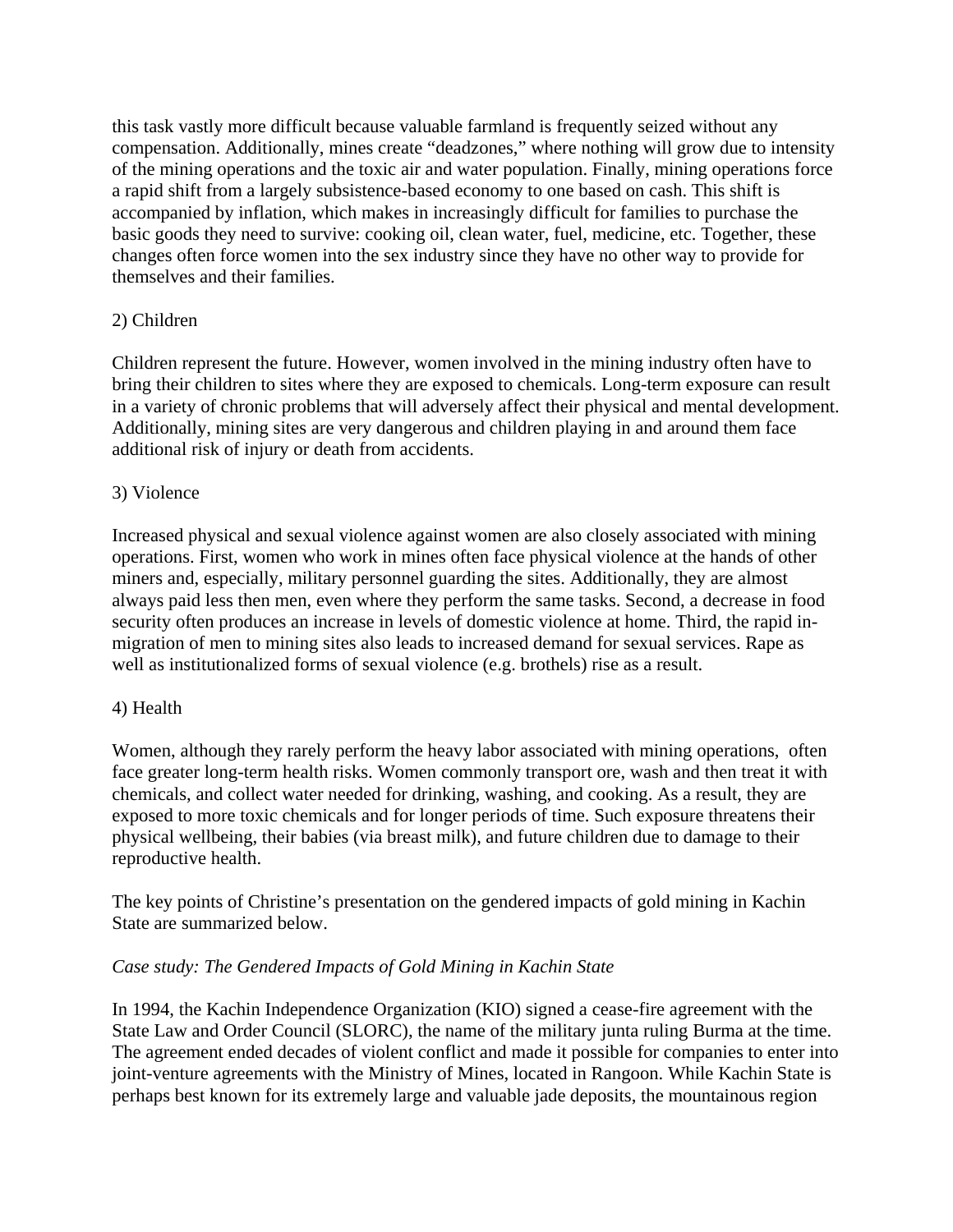located in northern Burma also contains economically viable amounts of gold, platinum, and coal.

In October 2002, the Ministry of Mines began taking bids on forty-two blocks of land across Burma it had previously identified as likely to contain gold. Twenty-three of these blocks are located in Kachin State. $\frac{17}{1}$ 

A number of companies have been granted mining concessions since 2002. The six most important companies include the Northern Star Trading Company, Seasun Star, the Buga Company, the Wa Company, the Kyatkhaing Yae Company, and the Thwe Company. Of these, Northern Star Trading Company operates the largest number of sites across Kachin State.

The Northern Star Trading Company is particularly successful due to its strong ties with the Burmese military and other Chinese mining companies. In fact, its ties are so strong that the military regime in Burma has granted the Northern Star Trading Company the power to determine which companies can and cannot obtain mining concessions in Kachin State, a responsibility that normally falls to the Ministry of Mines.<sup>18</sup> This extremely unusual arrangement also extends to mining companies operated by the Kachin Independence Organization (KIO) and the New Democratic Army-Kachin (NDA-K). Unlike cease-fire groups elsewhere in Burma, especially those in Shan and Karen States, the KIO and the NDA-K have to directly negotiate concessions with a private company—the Northern Star Trading Company—rather than with the regime itself. The concessions are limited to one-year contracts. $\frac{19}{19}$ 

Gold concessions are primarily located along sections of the Malikha, Chindwin, Nmaihka, and Irrawaddy Rivers in Kachin State. Two major sites are located just outside the cities of Shingbwiyang and Shaduzup. Three other large sites are located in more remote areas west of the Ledo (Stilwell) Road, which links Shaduzup to Tanai. All of these sites fall outside of the current boundaries of the Hukawng Wildlife Sanctuary, which was established in 2001 with the assistance of Wildlife Conservation Society.

The Sanctuary was created with the intention of protecting important habitat for a number of threatened and endangered species: tiger, macaque, golden cat, elephant, Asiatic black bear, and clouded leopard. However, the State Peace and Development Council (SPDC) has taken no real steps to slow or to stop the clear-cutting of forests in the region.<sup>20</sup> Moreover, all of the mining sites, and the toxic waste they generate, will fall inside the new boundaries of the protected-zone if the Sanctuary is expanded as is currently planned.<sup>21</sup> It remains unclear how the SPDC and the Wildlife Conservation Society intend to protect these species and the habitat they require if the expansion occurs.

These findings mirror those documents in the report published by ERI in 2003, *Capitalizing on Conflict*, which focused on logging and mining activities in several areas of central and eastern Burma. In both cases, the rapid shift to large-scale forms of intensive mining has displaced local communities that historically used artisanal forms of mining to supplement their incomes. The impacts on women in Kachin State as well as the environment have been particularly striking; they also echo the experiences of almost all of the participants attending the conference.<sup>22</sup>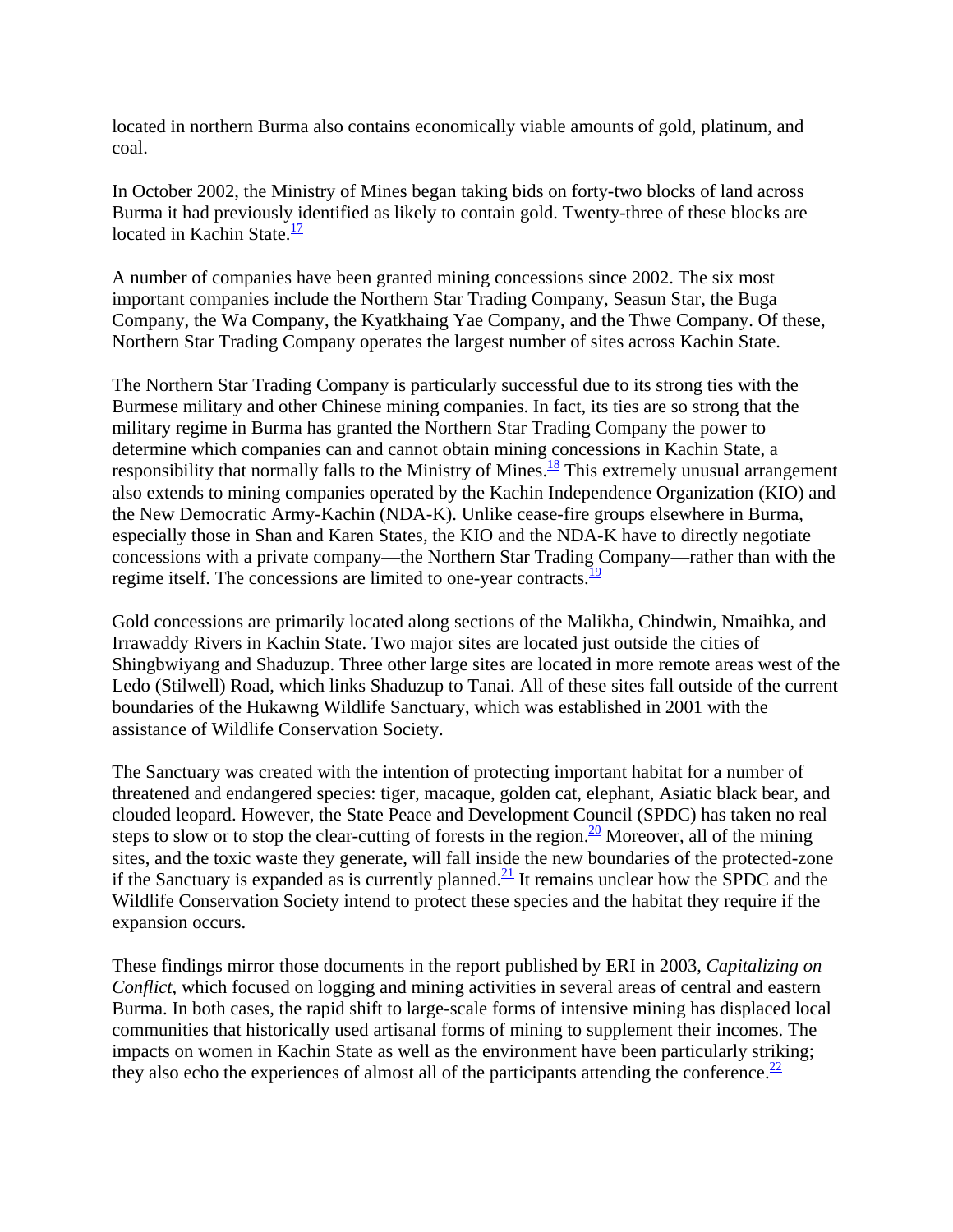Domestic violence, rape, and prostitution have all increased tremendously according to the people Christine has been able to interview from Kachin State. To a significant extent, these social problems are connected to the growth of a cash-based economy. The rising cost of basic goods (e.g. food and medicine) have created immense pressure on women and young girls from desperately poor families to enter into the commercial sex industry, which serves the overwhelmingly male and transient labor force.

Heroin use, in addition to opium and alcohol, in the region is also widespread. Currently, HIV infection rates for intravenous drug users in Burma are among the highest in the world.<sup>23</sup> Furthermore, infection rates for sexually transmitted diseases (STDs) and HIV/AIDS have exploded, significantly harming women. The introduction of brothels and sex work has altered Kachin society for the worse. Because most of the employees at the mine sites are predominantly men, the demand for sex workers has increased.

Artisanal mining also exacts a heavy burden on the environment and the people involved in various stages of processing gold, copper, and other minerals. The damage it causes, intentional or otherwise, is a threat to basic rights: to health and to life. $\frac{24}{3}$  Three key problems, according Christine's paper, serve to undermine these rights.

First, many people who engage in artisanal mining are not fully aware of its dangers. Currently, access to reliable information is extremely limited in Burma. As a result, it is not unusual to encounter opinions like these:

"*Some miners swallowed mercury because they heard that it helps one recover from diarrhea. But I haven't seen this myself. I just overheard it from other miners*."25

"*As soon as someone died, you must pour mercury into the corpse's mouth so that it does not decay. I also heard that if you stole gold, your boss would force you to drink mercury because it*  extracts gold in the womb, and then the gold and mercury would come out with your waste."<sup>26</sup>

Efforts to limit pollution are also inadequate. In part, a general lack of environmental awareness contributes to this problem. But in many cases, basic technology and safety precautions are insufficient.

"*I was not sure I could keep all the mercury in the bottle again because a little amount of mercury leaks out into the water every single time. Sometimes all the mercury accidently spills into the river*." $\frac{27}{2}$ 

"*I think the water was very clean before the mining came. But now all the miners are using the river water. It was used over and over, taken from the river and let go there again... The water has turned bad...*" 28

The final reason is, of course, a lack of accountability, which includes the unwillingness of the SPDC to enforce existing laws on environmental protection much less to create new ones. $\frac{29}{29}$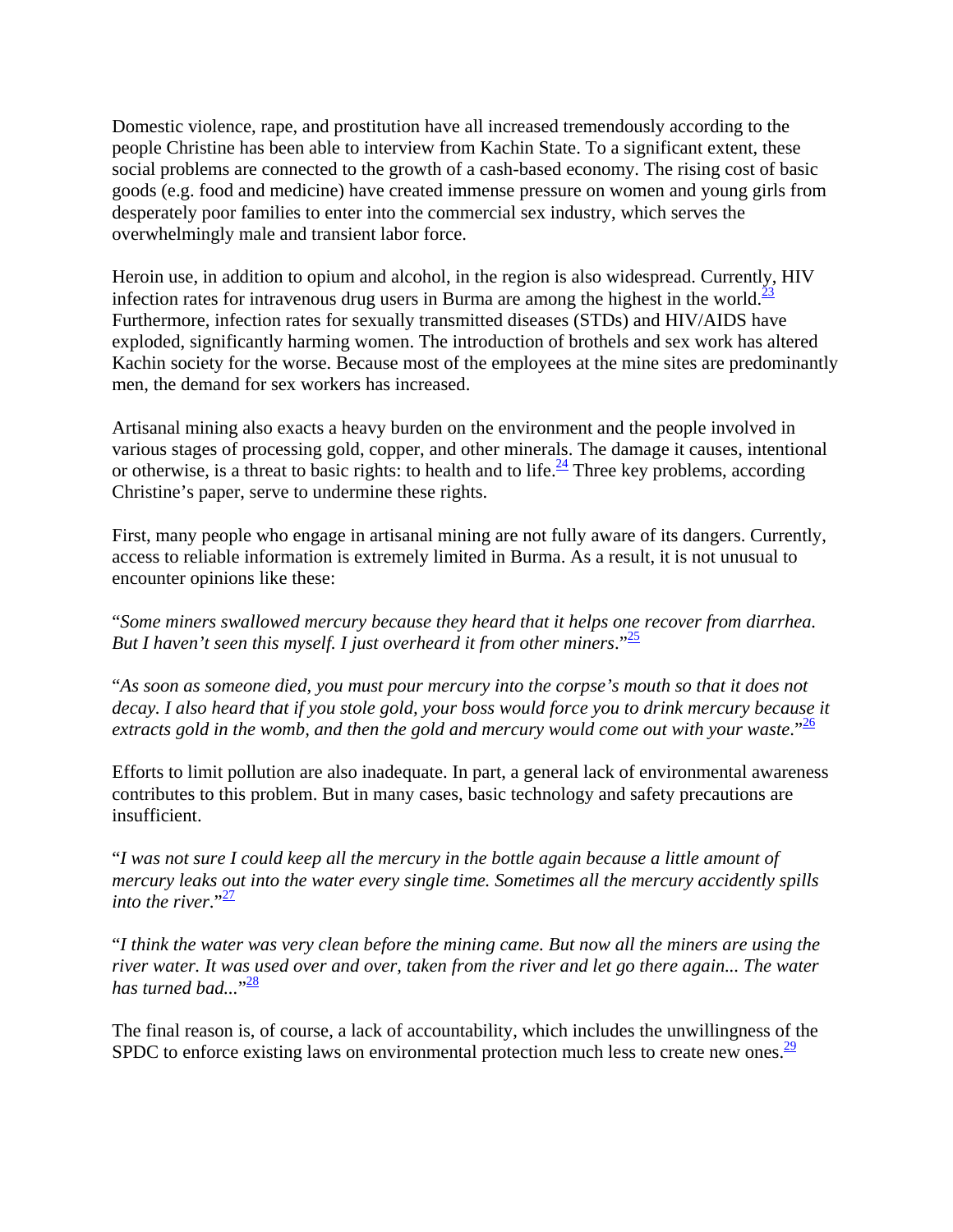## **Summary of Health and Safety Issues for Burmese Women**

In 1989, the mining industry began to change rapidly. Cease-fire agreements with armed opposition groups also allowed formal and informal companies to expand their logging and mining operations, particularly in remote border regions. Since then, the number of mining companies has expanded tremendously. These new arrangements have helped transform how mining activities are funded as well as what kinds of technologies are available for extraction and for processing. Regardless of the technologies used, all forms of mining are risky and produce toxic materials that pose considerable threats to the health of the environment and to people, especially women.

Again, Burma is not unusual in this regard. The International Labour Organization (ILO) estimates that non-fatal accident rates in artisanal mines globally are six to seven times higher than in large-scale, capital-intensive industrial operations with formal work practices, protective gear, and safety training.<sup>30</sup> Since mining companies, especially artisanal ones, fail to provide adequate medical services near mine sites, serious but treatable injuries often result in unnecessary deaths. This is especially true where underground mines are common, e.g. Bolivia and China. In such regions, gas poisoning, gas explosions, cave-ins, and flooding are tragically common and claim thousands of lives each year. In the vast majority of cases, men are killed, leaving women to raise families on their own, often with no formal assistance from the mining companies.

Additionally, gold mines rely heavily upon mercury and cyanide, while copper mines typically use sulfur, hydrochloric acid, and other toxic chemicals. Repeated exposure to toxic chemicals especially common at artisanal mines—also dramatically increases the risk of injury and illness, both on site and, due to their cumulative impacts, years later. Such chemicals, for example, increase the statistical likelihood that subsequent children will have physical and/or mental abnormalities. Chemical spills and intentional dumping, again all too common in the mining industry, further pollute the environment, releasing toxins that cause a range of problems. The section below highlights some of the key negative impacts.

## *Mercury*

Gold mining always produces mercury, which is widely recognized as being extremely toxic. Trace amounts of organic mercury, e.g. methylmercury, are released when the ore is exposed. This form of mercury is most commonly found in the air around a mining site, the water used as part of the mining process, and in tailings (ground ore or old waste rock). Methylmercury also tends to bio-accumulate. In other words, it tends to increase in concentration and toxicity as it moves upward through the food chain. Communities that rely heavily upon fish, for example, may be at risk for methylmercury poisoning, which can cause severe and irreversible neurological damage. For a variety of biological reasons, women and children are particularly vulnerable. $\frac{31}{2}$ 

Mercury vapor is also produced through an extractive process called "amalgam decomposition." Small amounts of mercury are added to tailings or ore and then the mixture is "cooked" over a fire or on a kitchen stove. Estimates are that two to five grams of mercury are released for every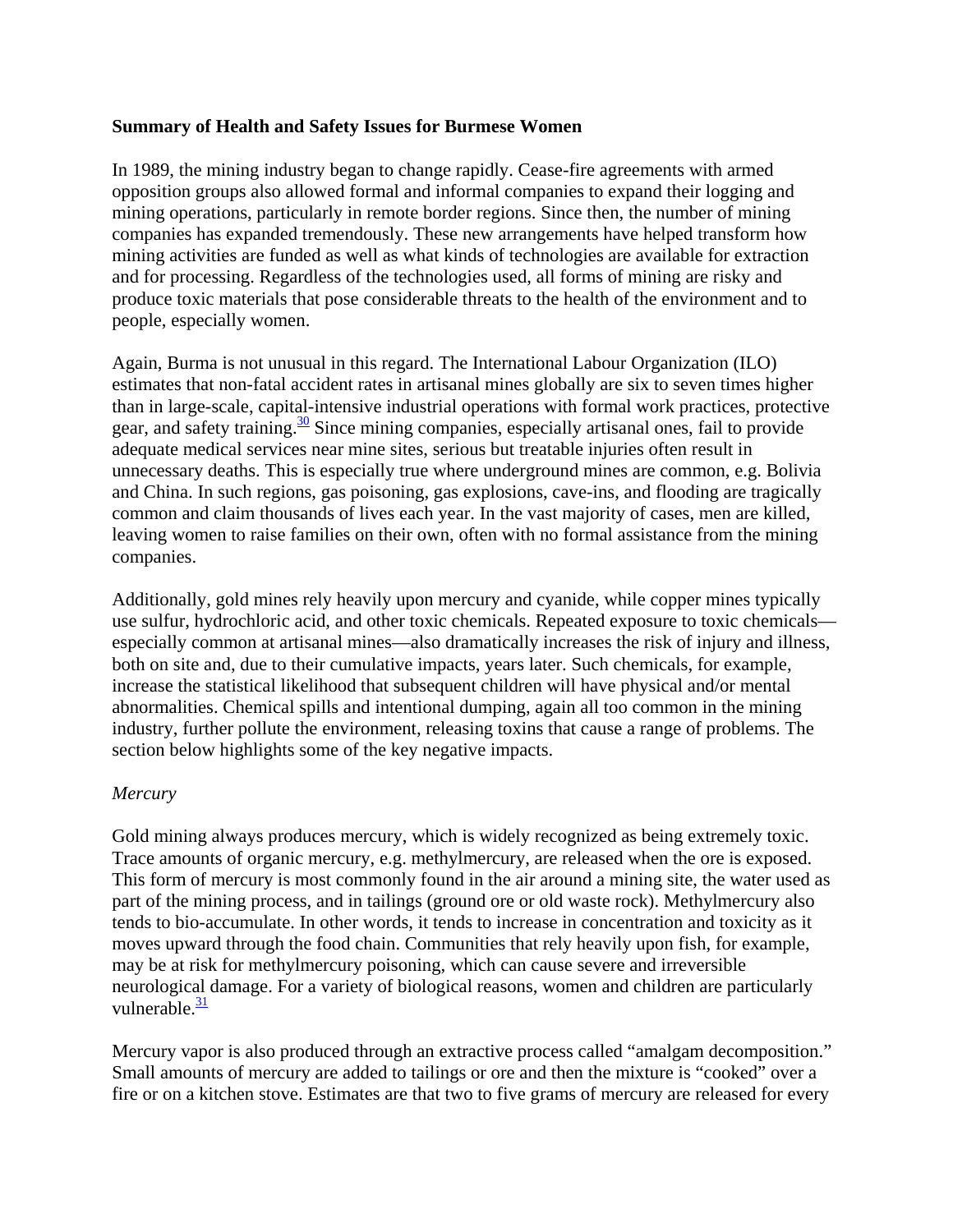gram of gold that is recovered. Respiratory problems and dizziness are common side effects. Chronic, long-term exposure produces muscular tremors and a range of pyscho-pathological symptoms, e.g. depression and exaggerated emotional responses, which are mistaken for other ailments. Acute exposure can lead to kidney failure, vomiting, and death.<sup>32</sup>

Additionally, the extraction of gold accelerates "acid mine drainage" (AMD), which the industry officials as well as environmentalists agree is the most serious and dangerous by-product of mining. AMD is formed when minerals containing sulfide meet water with a high acidic content. The mixture slowly seeps out of tailings, overburden (piles of displaced surface rock and soils), and ore waiting to be processed. While special ponds, lined and covered with industrial-grade plastics, are intended to contain AMD, leaks and spills are inevitable. If not treated quickly, AMD and the heavy metals that often accompany it, will poison groundwater and, in some cases, entire watersheds—creating "deadzones" where little or nothing can survive. Since women are in many cultures responsible for gathering water, tending crops and animals, and so on, their exposure to AMD is often much higher than that of men.

### *Cyanide*

Different kinds of cyanide compounds are commonly used to extract very small particles of gold. The most popular technique is called "cyanide-leaching," which has replaced the "mercury amalgamation" process in many large-scale mines around the world. The process entails spraying a sodium cyanide solution over tailings. A chemical reaction causes the gold particles to form a water-soluble compound with the cyanide called "pregnant solution." Activated carbon is then used to extract the gold from the solution. While the technique is extremely efficient, the resulting waste is highly toxic. To prevent contamination, the polluted water is usually placed in special holding ponds that are lined and covered to prevent contamination. Leaks, however, are common and the ponds collapse due to inclement weather or poor construction. While cyanide breaks down rapidly when exposed to sunlight, spills of even trace amounts can have dramatic effects. Short-term acute exposure (110 parts/million) can cause coma and/or death in less than an hour. Much lower levels can temporarily kill fish and other animals in a river where a spill  $occurs.<sup>33</sup>$ 

As is often the case elsewhere, poverty drives people to engage in activities that are detrimental to their health. In Burma, *Dohtar* offers an excellent example. *Dohtar* is a process in which small amounts of copper are extracted from materials previously discarded by mining companies as waste. It is a less technologically sophisticated version of the copper solvent extraction and electrowinning pilot plant built by Ivanhoe in Monywa and, due to the chemicals involved, quite dangerous. The waste is first placed in a small pool of water. Sulfur is added. Then, the mixture is boiled. Next, milk cans made of tin are added, which causes a chemical reaction to occur. The resulting acid released slowly dissolves the milk cans. The process takes approximately ten days and, when complete, leaves copper ore in a highly toxic pool of water. The ore is removed by hand, often without any safety precautions, and then sold to Chinese businessmen and companies.  $\frac{34}{10}$  Women frequently participate in the process to earn extra money for their families, a gesture that unwittingly places their own health and their family's wellbeing at greater risk.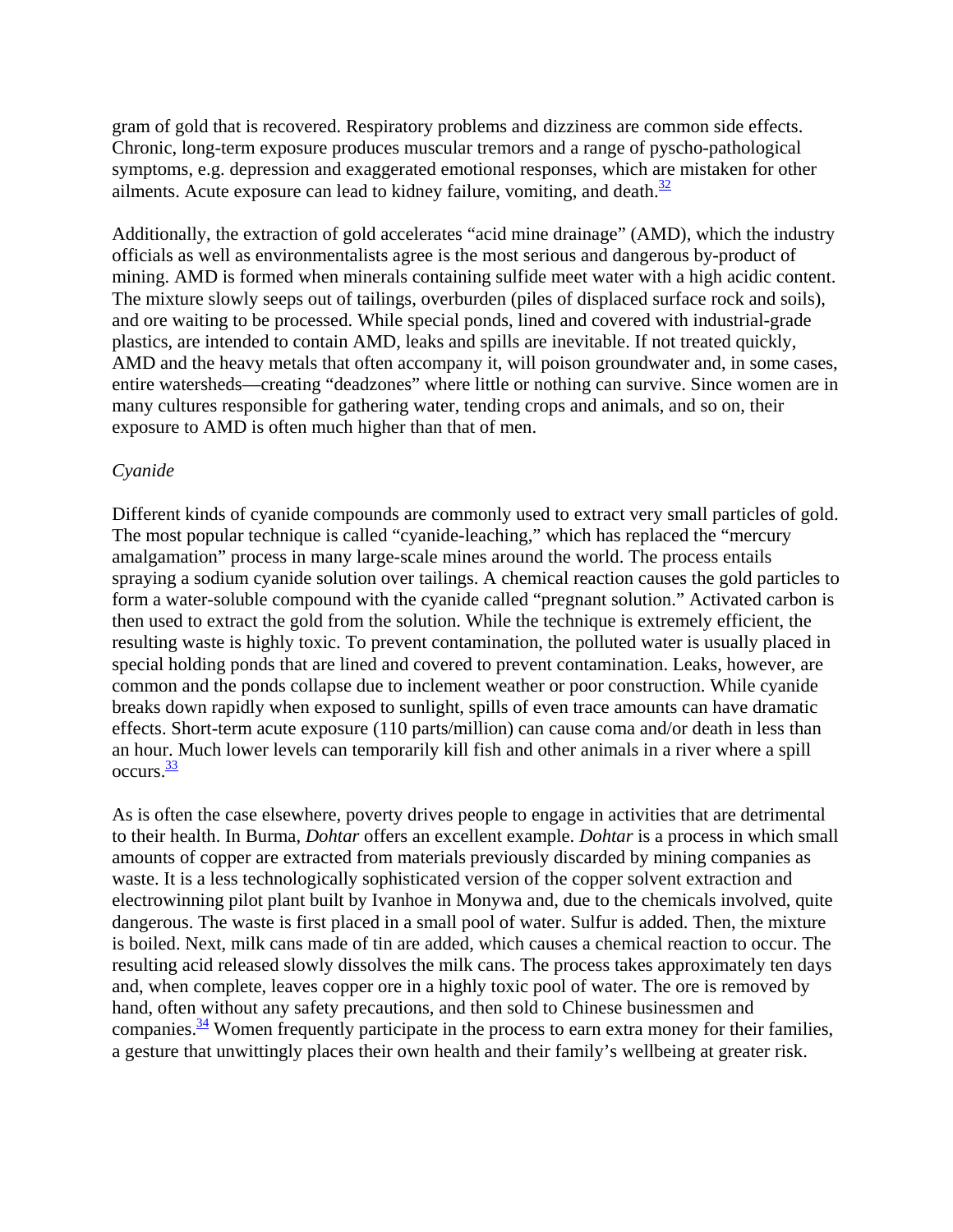# **Recommendations / Areas for Future Research**

The information presented in this article has highlighted some of the key challenges confronting groups interested in mitigating the negative impacts of mining in Burma. More research is needed to identify which areas should be prioritized.

ERI recognizes that action on them is extremely unlikely given the current political situation inside Burma. Nonetheless, ERI presents them here to highlight three key areas where improvements are urgently necessary. Additional research to further target these recommendations and to improve awareness concerning the dangers mining presents to human beings, especially women, and the environment is planned.

# *Gender*

- The SPDC adhere to the United Nations "Convention on the Elimination of All Forms of Discrimination Against Women" (CEDAW), which it signed in 1997. As a state party, Burma has the obligation under international law to uphold all articles enshrined in CEDAW, including to stop any discrimination against women in the field of employment, health care and to take into account the particular problems faced by rural women.
- Mining companies, while not directly party to CEDAW, respect its principles and ensure that their policies do not discriminate against women in the workplace or result in the sexual exploitation of women.
- The SPDC create an independent agency to conduct future social impact assessments and environmental impact assessments taking into account gender analysis in order to avoid conflicts of interest.
- The Ministry of Women and the "Myanmar Women's Affairs Federation," a national membership controlled by the SPDC, take concrete steps to monitor and to protect the rights of women who work in and around mining sites.
- The Ministry of Health immediately improve its efforts to raise awareness regarding HIV/AIDS throughout Burma, particularly in rural areas near mining sites. HIV/AIDS infection rates in these areas indicate that past efforts to educate at-risk populations and to provide condoms to prevent the transmission of sexually transmitted diseases has been woefully inadequate.

## *General Environmental Regulations*

- The SPDC replace outdated laws and replace ineffective environmental provisions to bring them into accordance with its 1994 Environmental Policy and the UN-supported national action plan for the environment known as "Myanmar Agenda 21."
- The SPDC strengthen the National Commission for Environmental Affairs (NCEA) by empowering it to enforce existing laws and other regulations regarding environmental issues. Additionally, the NCEA should be provided with sufficient human and financial resources to accomplish this task.
- The SPDC reform the system for administering and enforcing environmental laws, which is currently organized along sectoral lines and is highly inefficient. In most cases, the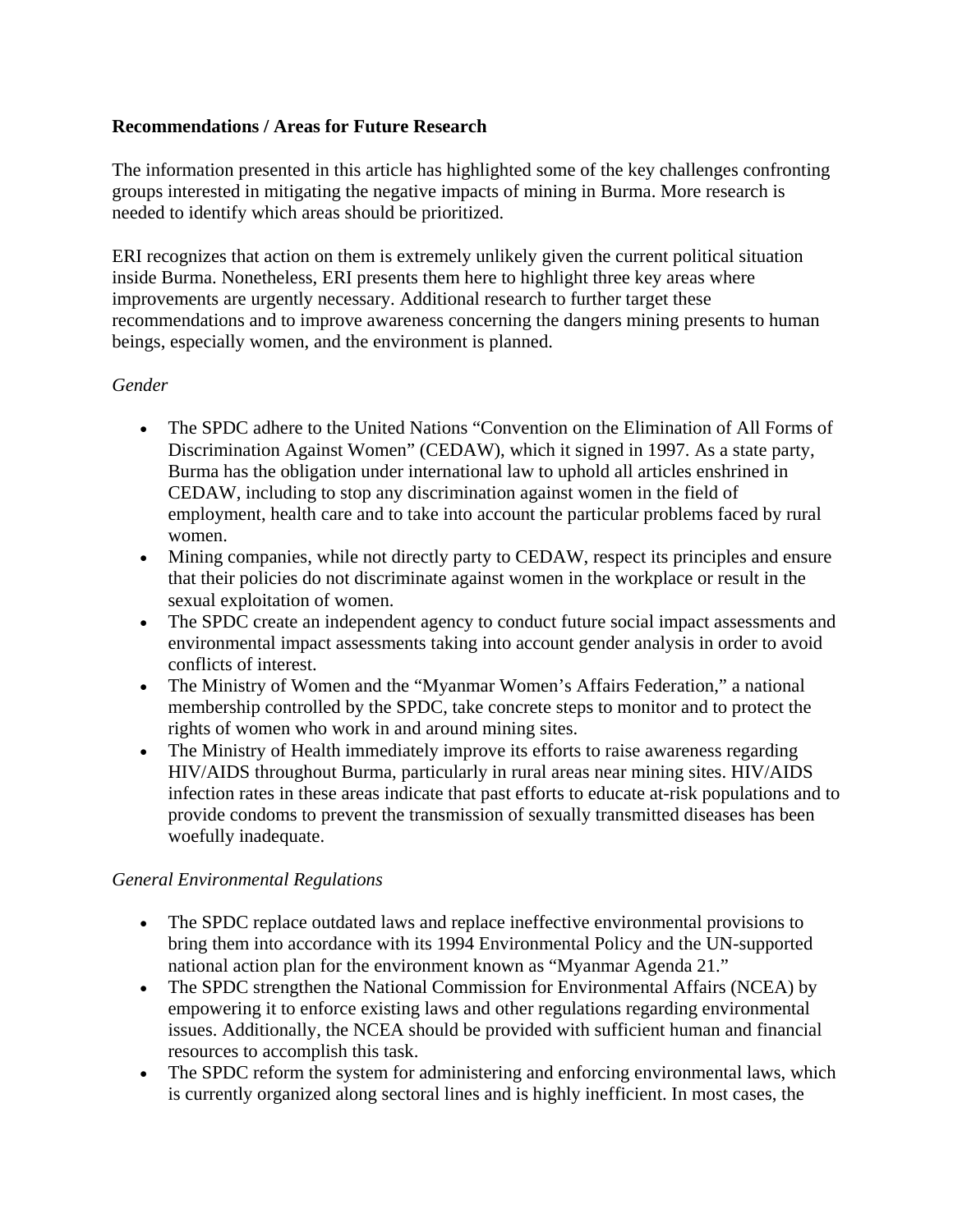laws are concerned with licensing requirements (by ministry) and refer to environmental protection in vague terms where they are mentioned at all.

- The SPDC revise and enforce penalties for violating environmental laws. Fines and other deterrents should be adjusted to account for the differences in comparative wealth of individuals, Burmese companies, and foreign companies in order to avoid situations where it is more cost-effective to damage the environment instead of preventing the harm in the first place.
- The SPDC offer financial and other incentives to state-owned enterprises and private sector actors to manage the country's natural resources in a sustainable fashion.

# *Mining-Specific Regulations*

- The SPDC ban and take immediate legal action against individuals and companies using ecologically damaging techniques, such as:
- Hydraulic mining, a practice that has been outlawed throughout the world;
- "Deep trenching," which involves cutting deep trenches across the farmland; and
- The indiscriminate use of mercury, cyanide, sulphuric acid, and other chemicals to leach precious metals and minerals from extracted ore.
- The SPDC enforce Section 12(a) of SLORC Law No. 8/95. This section contains language requiring that:
- All applications to the Ministry of Mines conduct an environmental impact assessment (EIA) prior to receiving official approval to extract minerals, gems, and precious metals; and
- The Myanmar Gems Trading Corporation investigate whether the environment, flora and fauna, highways, religious property, and/or items of cultural heritage would be negatively affected by mining activities. Laws and regulations in both these areas should be strengthened.
- The SPDC repeal the section of the SLORC Law No. 8/94 (Myanmar Mines Law of 1994) which states that no mining company is liable to prosecution or fines.
- The SPDC promulgate laws that permit citizens whose health and/or livelihoods are harmed by mining activities, including downstream pollution, to file lawsuits and receive adequate compensation for their injuries.
- The SPDC create specific laws for governing water pollution. The general provision in Section 3 of the Public Health Law of 1972 and the guidelines issued by the Myanmar Investment Commission in June 1994 are inadequate to address the pollution problems caused by mining operations and other heavy industries.
- The SPDC prepare and distribute information regarding the environmental and health risks connected to artisanal mining. Such information should be available in both oral and printed form and in the country's major ethnic languages.

# **End Notes:**

<sup>&</sup>lt;sup>1</sup> Interview #043(2004) on file with ERI.

 $\frac{2}{2}$  Interview #040 (2004) on file with ERI.

 $\frac{3}{2}$  Field Document #5 (2003) on file with ERI.

 $\frac{4}{3}$  The statistics were extrapolated by the International Labour Organization (ILO) in 1999. Cited in J. Hinton, M. Veiga, and C. Beinhoof. "Women and Artisanal Mining: Gender Roles and the Road Ahead." In *The Socio-*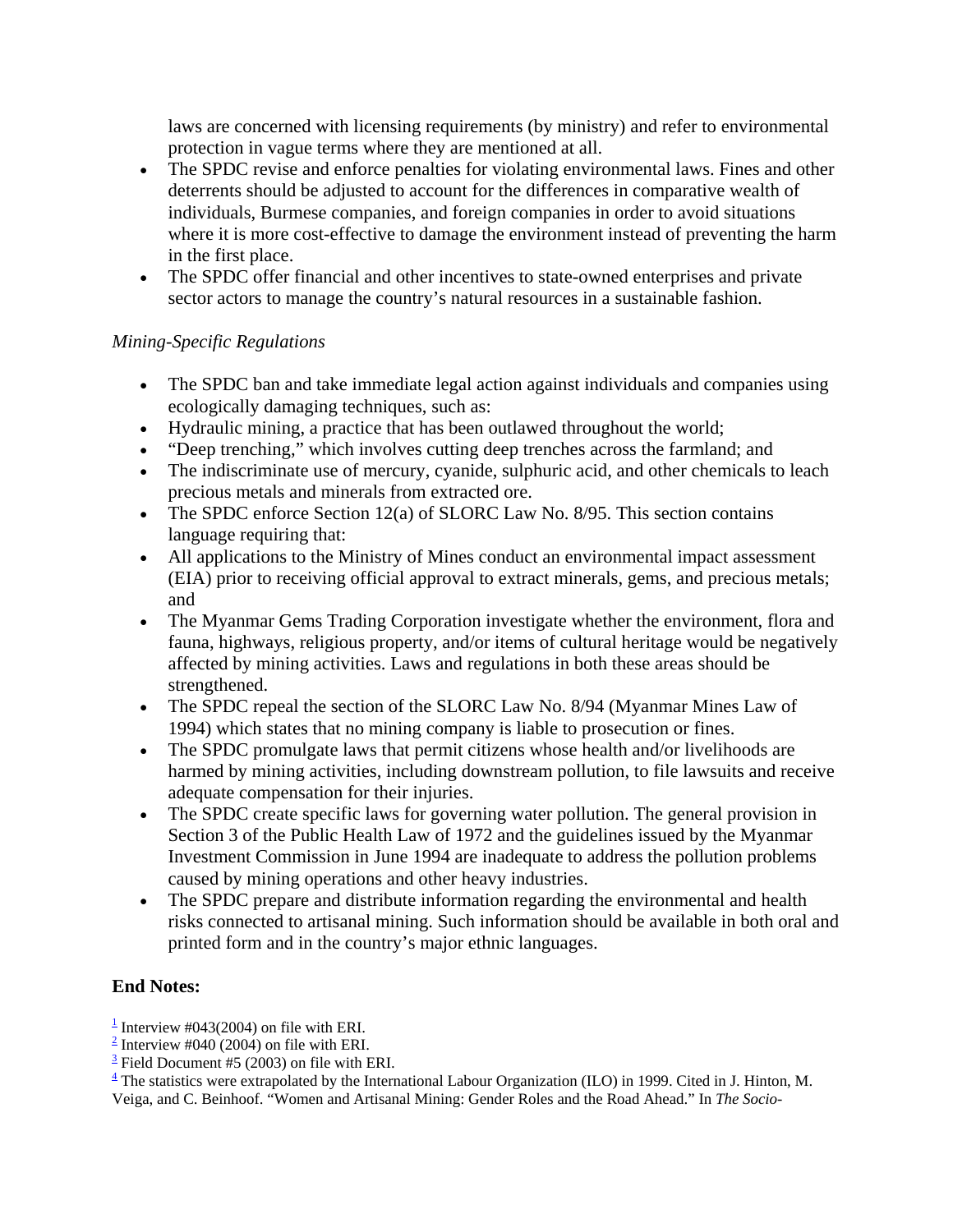*Economic Impacts of Artisanal Mining and Small-Scale Mining in Developing Countries*, (ed.) J. Hinton (Netherlands: A.A. Balkema, Swets Publishers, 2003), 1. According to Oxfam, inattention to women's roles and rights in relation to the activities of the mining industry is widespread. See Ingrid Macdonald and Claire Rowland (eds.). *Tunnel Vision: Women, Mining and Communities* (Victoria, Australia: Oxfam Community Aid Abroad, 2002) available at http://www.oxfam.org.au/campaigns/mining/women/tunnelvisionreport.pdf. <sup>5</sup>

 $\frac{5}{2}$  According to Oxfam, inattention to women's roles and rights in relation to the activities of the mining industry is widespread. See Ingrid Macdonald and Claire Rowland (eds.). *Tunnel Vision: Women, Mining and Communities* (Victoria, Australia: Oxfam Community Aid Abroad, 2002) available at

http://www.oxfam.org.au/campaigns/mining/women/tunnelvisionreport.pdf.

 EarthRights International. *Capitalizing on Conflict* (Chiang Mai, Thailand: ERI, 2003).For a more theoretical discussion of this issue, see Jonathon DiJohn. *Mineral Resource Abundance and Violent Political Conflict: A Critical Assessment of the Rentier State Model* (London: Crisis States Programme, London School of Economics, December 2002); Mining, Minerals, and Sustainable Development Project. *Breaking New Ground: Mining, Minerals, and Sustainable Development* (London: Earthscan, 2002). 7

<sup>7</sup> See, for example, M. Than Htay. "Myanmar," in *Mining Annual Review* (London: Mining Journal, Ltd., 2002) available in CD-ROM format; Yolanda Fong-Sam. "The Mineral Industry of Burma," in *U.S. Geological Survey Minerals Yearbook-2002* (Washington D.C.: USGS, 2003) available at

http://minerals.usgs.gov/minerals/pubs/country/2002/bmmyb02.pdf; The Economic Intelligence Unit, *Country Profile 2002: Myanmar (Burma)* (London: The Economist, 2003), 15; David Steinberg. *Burma: The State of Myanmar* (Washington D.C.: Georgetown University Press, 2001), 146-147.

 For further discussion, see Hilson, G. (ed). *The Socio-Economic Impacts of Artisanal and Small-Scale Mining in Developing Countries*. (Rotterdam: Taylor and Francis Publications, 2003; Hinton, J.J. and et al. "Clean Artisanal Gold Mining: A Utopian Approach?" *Journal of Cleaner Production* 2003 11(2): 99-115.

 The description that follows is largely based on S. K. Samuels. *Burma Ruby: A History of Mogok's Rubies from Antiquity to the Present* (Tucson: SKS Enterprises, Inc., 2003), 127-135. See also R. Hughes. *Ruby and Sapphire* (Fallbrook, CA: RWH Publishing, 1997).

 $\frac{10}{2}$  Myanmar Ivanhoe Cooper Co. Ltd. (MICCL), a joint venture, operates the Sabetaung and Kyisintaung Mines (S&K Mines) and the Letpadaung Mine, which is located a short distance away. Ivanhoe Myanmar Holding, Ltd. (IMHL), by contrast, is a subsidiary of Ivanhoe Mines, Ltd. of Canada. IMHL is presently exploring gold deposits in Mandalay Division and has the right to establish a joint venture to develop deposits at a future date. More information on Ivanhoe Mines in Burma is available at its official website: http://www.ivanhoe-mines.com.

 $\frac{11}{2}$  For further discussion of this issue, see C. Nordstrom. "Shadows and Sovereigns." Theory, Culture, and Society 17:4 (2000): 35-54.

 $\frac{12}{12}$  Artisanal mining is extremely widespread. In fact, according to the ILO, there are thirteen million artisanal miners in fifty-five countries (1999 figures), which is equivalent to the total global workforce of large-scale industrial mines. See Jennifer Hinton, "Women and Artisanal Mining: Gender Roles and the Road Ahead." In *The Socio-Economic Impacts of Artisanal and Small-Scale Mining in Developing Countries*, ed. G. Hilson. Netherlands: A.A. Balkema, Swets Publishers, 2003), 1.

13A number of important studies have been conducted on this topic. See, for example, Betsy Apple, *School for Rape: The Burmese Military and Sexual Violence* (Washington D.C.: ERI, 1998); Shan Human Rights Foundation and the Shan Women's Action Network, *License to Rape: The Burmese Military Regime's Use of Sexual Violence in the Ongoing War in Shan State, Burma* (Chiang Mai: SHRF and SWAN, 2002); Betsy Apple and V. Martin, *No Safe Place: Burma's Army and the Rape of Ethnic Women* (Washington D.C.: Refugees International, 2003); Karen Women's Organization, *Shattering Silences* (Thailand: KWO, 2004).<br><sup>14</sup> Mines and Communities, "Drilling Starts in Myanmar" (23 March 2004) available at

http://www.minesandcommunities.org/Action/press303.htm; Leeward Capital Corporation, "Set Ga Done Progress Report June 17, 2004"; Myanmar Ivanhoe Cooper Co. Ltd. (MICCL), a joint venture, operates the Sabetaung and Kyisintaung Mines (S&K Mines) and the Letpadaung Mine, which is located a short distance away. Ivanhoe Myanmar Holding, Ltd. (IMHL), by contrast, is a subsidiary of Ivanhoe Mines, Ltd. of Canada. IMHL is presently exploring gold deposits in Mandalay Division and has the right to establish a joint venture to develop deposits at a future date. More information on Ivanhoe Mines in Burma is available at its official website: http://www.ivanhoe- $\frac{\text{mines.com}}{15}$  Further information, including electronic copies of some of the papers that were presented is available at

http://www.mmpindia.org/womenmining.htm.<br><sup>16</sup>The full name of this person is not used here to protect her identity. In Burma, those who speak out against the